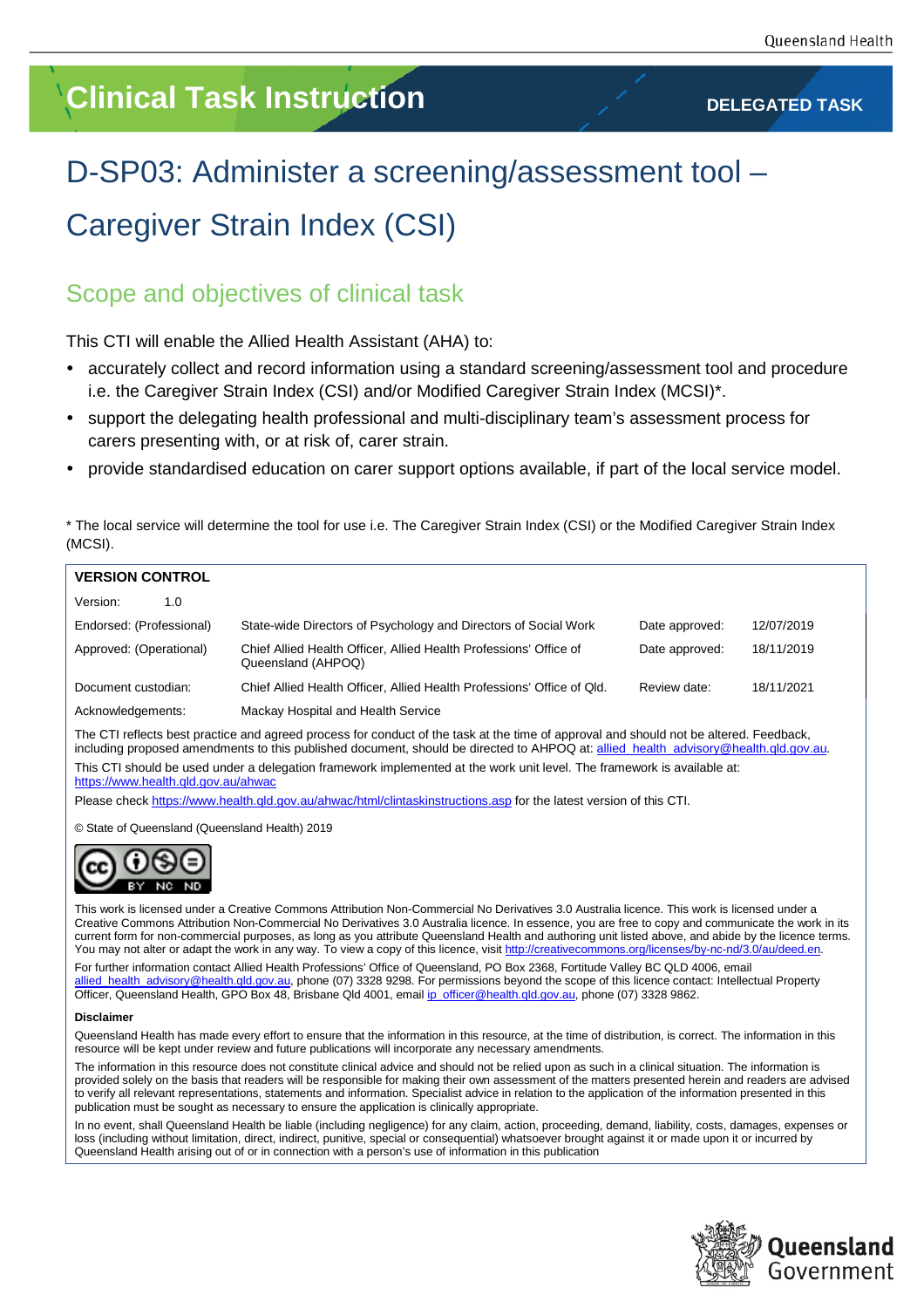### *Note: terminology in D-SP03*

This CTI will use the term 'client' to refer to a person that is receiving a service from the delegating health professional. The term 'carer' will refer to the client's caregiver. It is acknowledged that in some instances the delegating health professional may be providing a service to the individual who is experiencing, or suspected to be experiencing, carer strain i.e. the 'client' and 'carer' are the same person. However, for clarity the CTI will assume the client and carer to be separate people.

# Requisite training, knowledge, skills and experience

## **Training**

- Training Completion of CTI D-WTS01 When to stop.
- Mandatory training requirements relevant to Queensland Health / HHS clinical roles are assumed knowledge for this CTI.

## Clinical knowledge

The following content knowledge is required by an AHA delivering this task:

- common signs, symptoms and problems associated with carer strain.
- the purpose and process for assessing carer strain using a standardised tool including scoring and recording of results for tools in the service including the CSI and/or MCSI.
- common strategies to reduce carer strain.
- if part of the local service model, workplace instructions, protocols, eligibility criteria and client resources to support access to services e.g. Carers Queensland, condition-specific organisations such as Dementia Australia, Cancer Council and locally organised support groups.

The knowledge requirements will be met by the following activities:

- completing the training program/s (listed above).
- reviewing the Learning resource section.
- receiving instruction from an allied health professional in the training phase.

### Skills or experience

The following skills or experience are not identified in the task procedure but support the safe and effective performance of the task and are required by an AHA delivering this task:

• nil.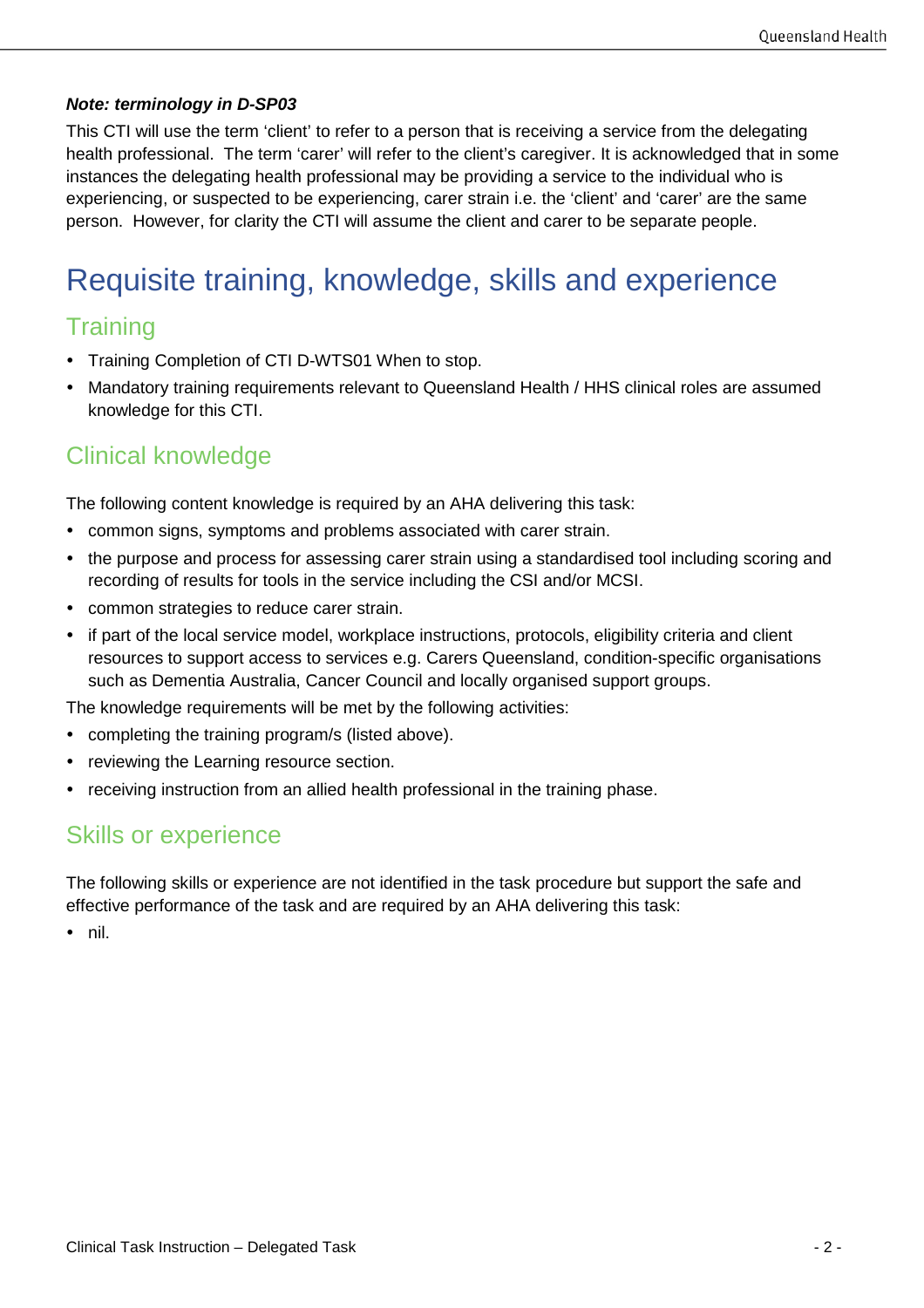# Safety and quality

## Client/care giver

- The AHA will apply CTI D-WTS01 When to stop at all times.
- In addition, the following potential risks and precautions have been identified for this clinical task and should be monitored carefully by the AHA during the task:
	- The client or carer may become upset during the interview. This may include signs of crying, hostility, avoidance or providing incongruent information. Pause the task and implement D-WTS01. Consider interviewing the carer privately (away from the person being cared for). If the carer is unwilling or unable to continue the interview cease the task and liaise with the delegating health professional.
	- The carer's ability to participate may be impacted by pre-existing conditions including intellectual impairment, mental illness, neurological injury (stroke/cerebrovascular accident, acquired brain injury), mental illness or a history of drug and/or alcohol abuse. This information, including any required compensatory strategies should be included in the delegation instruction. If the carer's presentation does not match the delegation instruction or includes signs of confusion, an inability to follow directions, answer questions or poor concentration, cease the task and liaise with the delegating health professional regarding these observations.
	- Non–English speaking carers should complete the interview with the use of an interpreter and this should be included as part of the delegation instruction. Confirm the language spoken by the interpreter is one the carer is familiar with i.e. same dialect. The interpreter should be instructed to relay the questions and answers in a simple and objective manner which offers no additional assistance to the carer. Request the interpreter advise of any subtle or unintended changes to the meaning due to language or cultural factors. Note any variances in the instructions provided and the use of an interpreter as part of recording test results.

## Equipment, aids and appliances

• If the carer is not looking after an older adult, the situation is temporary or the carer responsibilities have ceased, cease the task and liaise with the delegation health professional.

## **Environment**

• The carer should be interviewed in a private and quiet room. Carers may feel uncomfortable being questioned with the person being cared for present. The decision to include or exclude the person being cared for is based on who is required to provide consent for the task and is part of the delegation instruction, if unclear, liaise with the delegating health professional prior to commencing the task.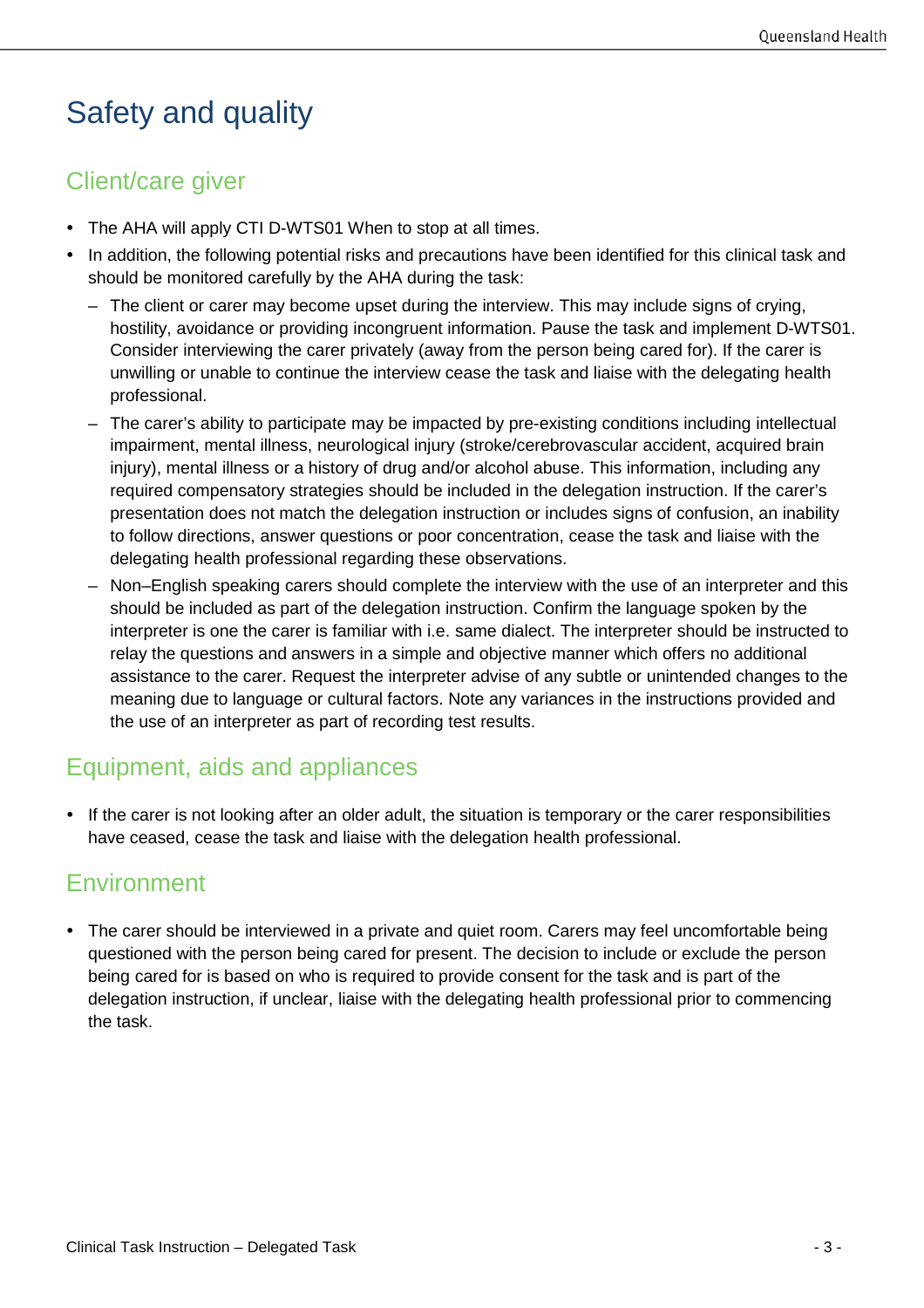# Performance of Clinical Task

## 1.Delegation instructions

- Receive the delegated task from the health professional.
- The delegating allied health professional should clearly identify parameters for delivering the clinical task to the specific client, including any variance from the usual task procedure and expected outcomes. This may include:
	- the required consents for the task i.e. client, carer or both
	- the reason for carer support e.g. recent client diagnosis
	- nature of the relationship with the client e.g. parent/child, spouse, nephew/niece or friend
	- support provided to the client physically, practically, emotionally and socially
	- length of time support has been provided
	- additional relevant information, including if the interview should be undertaken with or without the client present, the use of compensatory strategies or an interpreter
	- if providing education on carer resources and/or local support groups the name of the resource, eligibility criteria, group and location/contact details.
- Note: the delegation instruction for this task may be provided directly from a health professional or as part of a local work instruction or clinical protocol e.g. carers for a particular client groups (cancer, dementia, rehabilitation) or as a repeat measure for monitoring purposes.

## 2.Preparation

- Collect the local recording form and a pen.
- Private interview room (if required).

## 3.Introduce task and seek consent

- The AHA introduces him/herself to the carer.
- The AHA checks three forms of client identification: full name, date of birth, **plus one** of the following: hospital UR number, Medicare number, or address.
- The AHA describes the task to the carer (and client if present). For example:
	- "I have been requested to work through a short assessment with you to find out more about how your (relationship e.g. father, wife etc.) illness is affecting you."
- The AHA seeks informed consent according to the Queensland Health Guide to Informed Decisionmaking in Health Care, 2<sup>nd</sup> edition (2017).

## 4.Positioning

- The carer's position during the task should be:
	- sitting comfortably in a supportive chair.
- The AHA's position during the task should be:
	- seated opposite or beside the carer.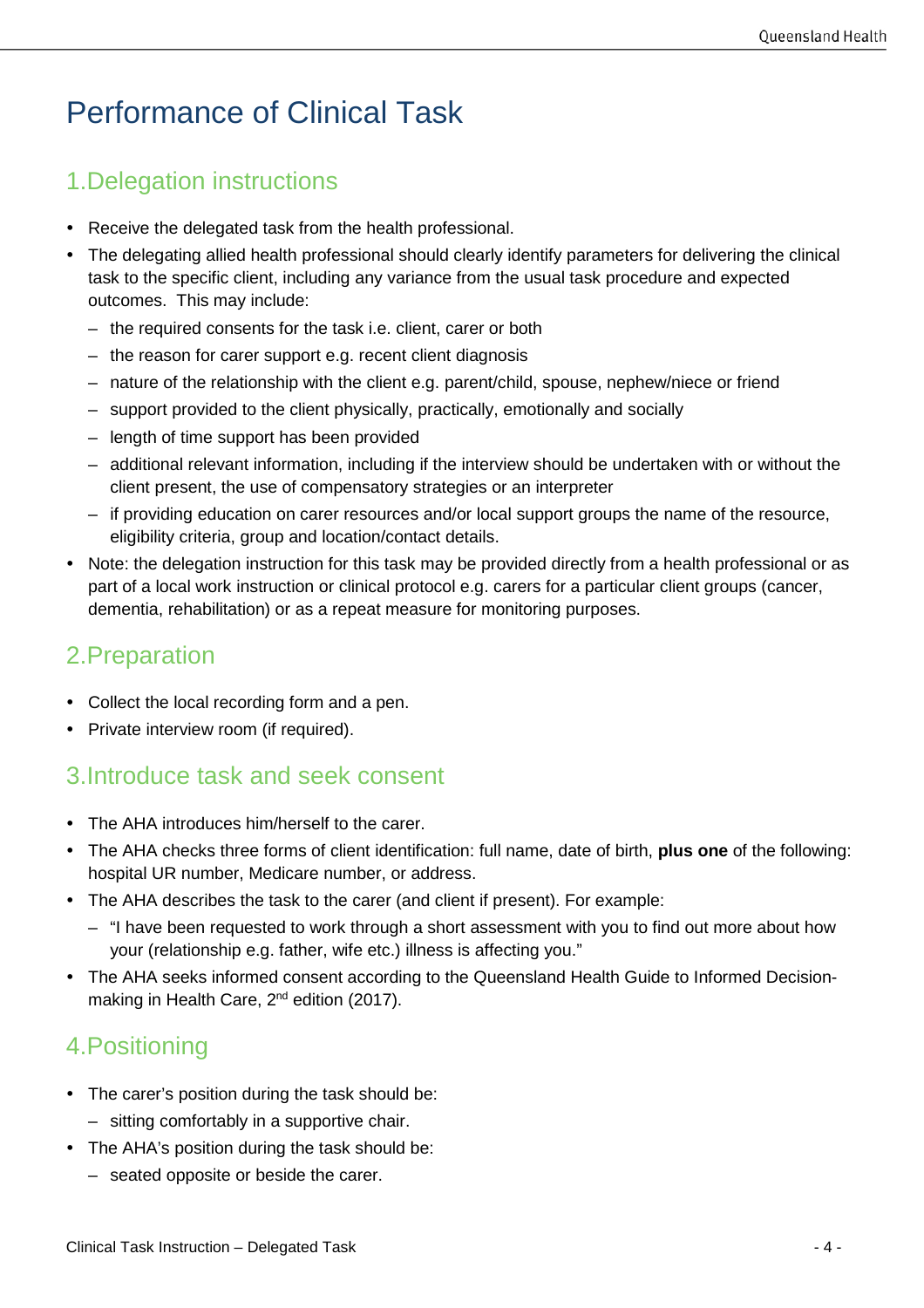## 5.Task procedure

- Explain and demonstrate (where applicable) the task to the client.
- Check the client has understood the task and provide an opportunity to ask questions.
- The task comprises the following steps:
	- 1. Introduce the task to the carer. "This is a list of things that other people have found to be difficult when caring for someone. I am going to read the list and ask you to provide a response."
	- 2. Read each statement and response option. For each statement record the carer's response as "yes" if this is their experience or "no" if it is not their experience. If using the MCSI provide "Yes, sometimes" as a response.
	- 3. Assign a score for each response.
	- 4. Total the scores by counting each response as per the tool criteria.
	- 5. Review the responses, noting any additional comments or concerns.
	- 6. If part of the delegation instruction or local protocol provide standard education to the carer using relevant resources and information, for example on support groups. See Learning resource section for more details.
- During the task:
	- questions may be verbally presented to the carer (in person or via the telephone) or the carer may complete the written form independently. If responses are given verbally the AHA should speak clearly and be respectful and avoid personal judgements or opinions. There should be adequate time allowed for responses. If additional information is provided to the standard responses this should be noted as this may assist in identifying possible solutions to reduce carer strain. For example, sleep may be disturbed due to frequent overnight toileting or worrisome thoughts.
	- check that the carer understands the information provided by asking if he/she has any questions and by gauging whether they appear confused or concerned about the information.
	- if providing standard education note any questions that the carer has that are not covered by the printed resource or by the AHA's training and indicate to the client that these questions will be provided to the relevant health professional for follow-up.
	- monitor for adverse reactions and implement appropriate mitigation strategies as outlined in the Safety and quality section above including CTI D-WTS01 When to stop.
- At the conclusion of the task:
	- encourage feedback from the client on the task
	- provide summary feedback to client, emphasising positive aspects of performance and areas to work on for example, "Your score is XX. Scores can tell us about the level of strain that you might be experiencing. I will provide your answers and score to (the delegating health professional) who will talk with your further about things we might be able to do to help."
	- ensure the client is comfortable and safe.

### 6.Document

 Document the outcomes of the task in the clinical record, consistent with relevant documentation standards and local procedures. Include observation of client performance, expected outcomes that were and were not achieved, and difficulties encountered or symptoms reported by the client during the task.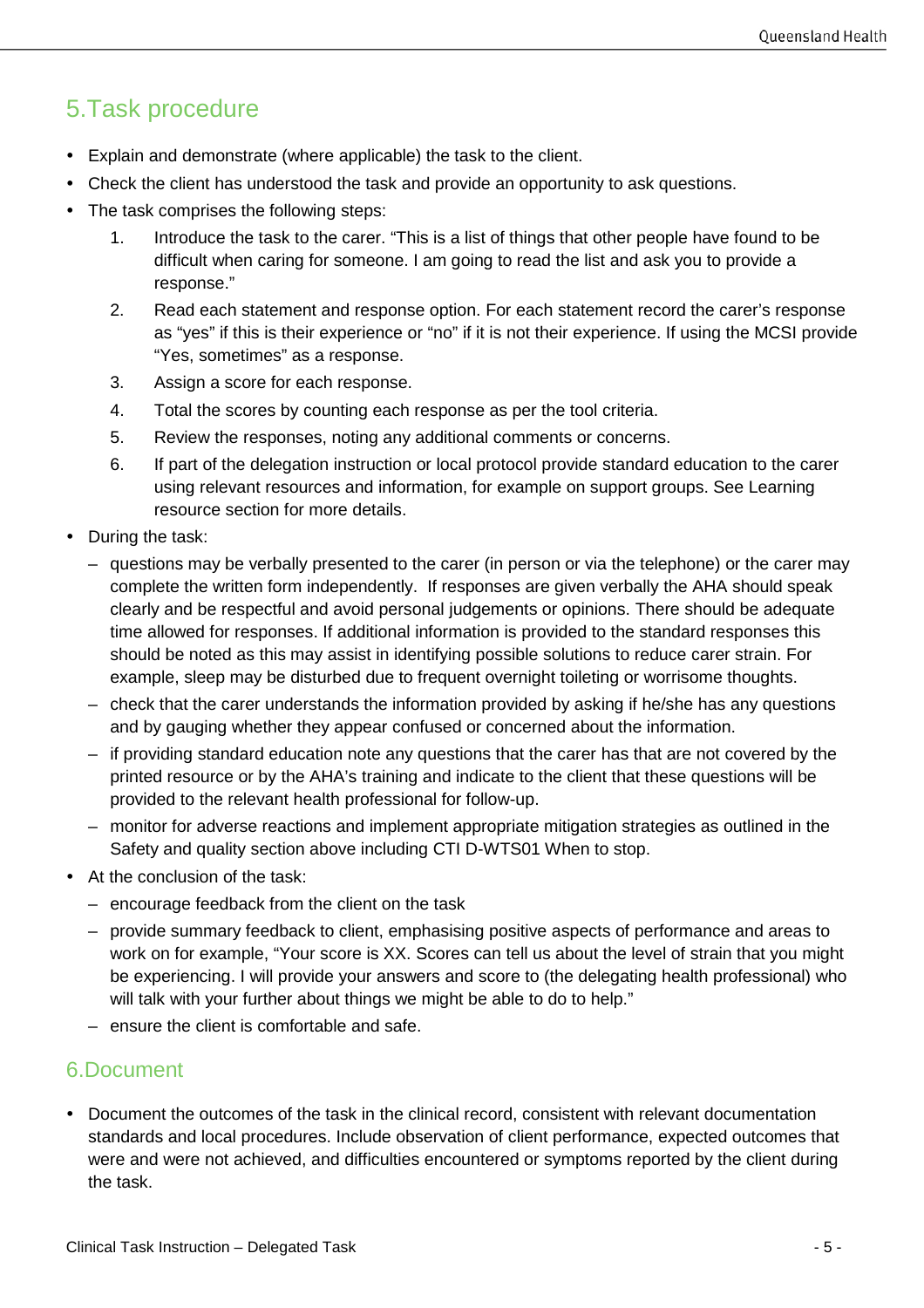- For this task the following specific information should be presented:
	- tool used (CSI or MCSI) and score, including additional comments noted.
	- any standard education provided as part of the delegation instruction or local protocol including the name of the resource and/or support group.

### 7.Report to the delegating health professional

• Provide comprehensive feedback to the health professional who delegated the task.

# References and supporting documents

- Queensland Health (2015). Clinical Task Instruction D-WTS01 When to stop. <https://www.health.qld.gov.au/ahwac/html/clintaskinstructions.asp>
- Queensland Health (2017). Guide to Informed Decision-making in Health Care (2<sup>nd</sup> edition). [https://www.health.qld.gov.au/\\_\\_data/assets/pdf\\_file/0019/143074/ic-guide.pdf](https://www.health.qld.gov.au/__data/assets/pdf_file/0019/143074/ic-guide.pdf)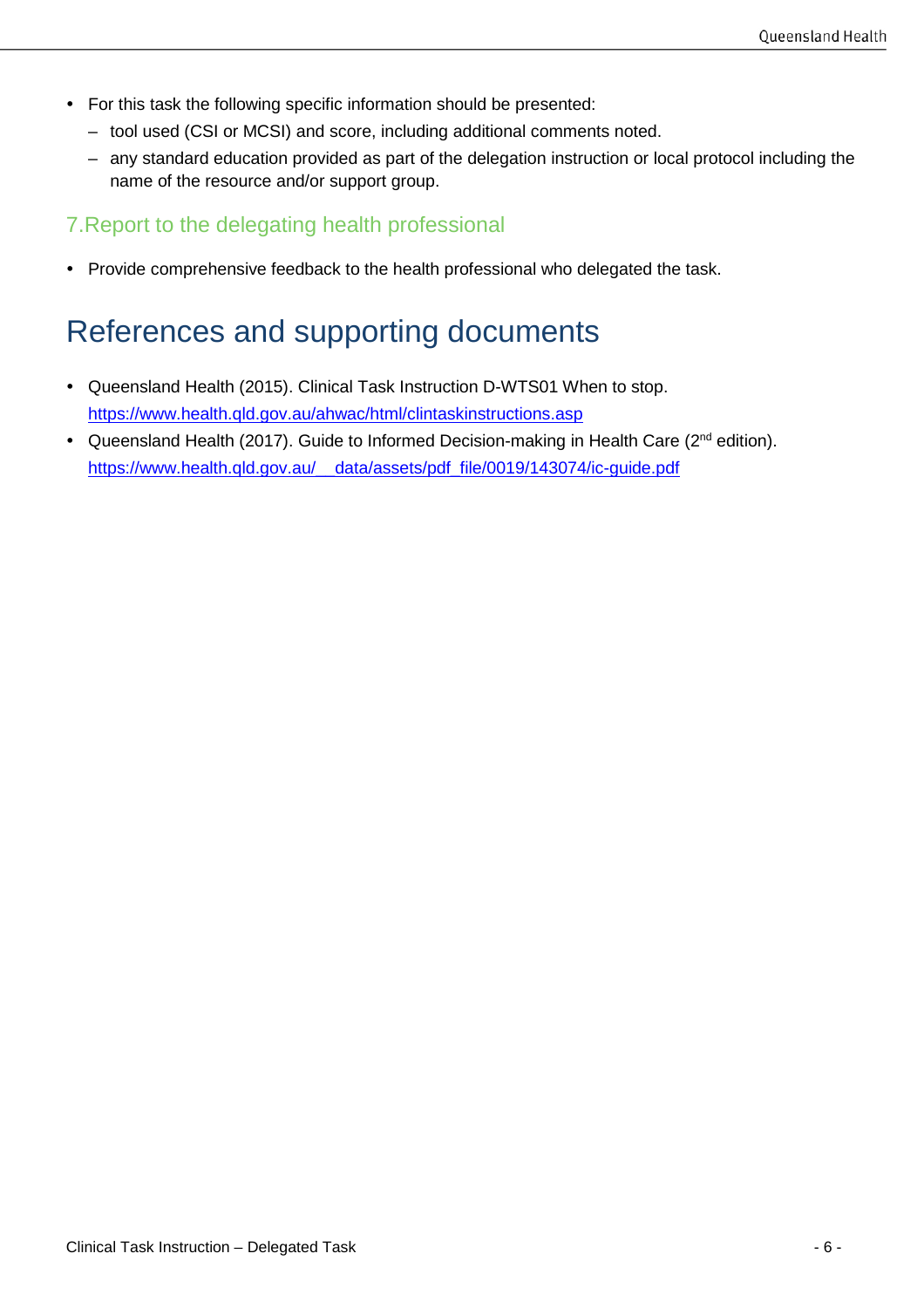# Assessment: performance criteria checklist

## D-SP03: Administer a screening/assessment tool – Caregiver Strain Index

| Name:                                                                                                                                                                              | <b>Position:</b>                                                                                                                                         |  | <b>Work Unit:</b>                          |                                            |                                            |
|------------------------------------------------------------------------------------------------------------------------------------------------------------------------------------|----------------------------------------------------------------------------------------------------------------------------------------------------------|--|--------------------------------------------|--------------------------------------------|--------------------------------------------|
|                                                                                                                                                                                    | <b>Performance Criteria</b>                                                                                                                              |  | <b>Knowledge</b><br>acquired               | <b>Supervised</b><br>task practice         | <b>Competency</b><br>assessment            |
|                                                                                                                                                                                    |                                                                                                                                                          |  | Date and initials<br>of supervising<br>AHP | Date and initials<br>of supervising<br>AHP | Date and initials<br>of supervising<br>AHP |
| Demonstrates knowledge of fundamental concepts<br>required to undertake the task.                                                                                                  |                                                                                                                                                          |  |                                            |                                            |                                            |
| Obtains all required information from the delegating<br>health professional, and seeks clarification if required,<br>prior to accepting and proceeding with the delegated<br>task. |                                                                                                                                                          |  |                                            |                                            |                                            |
| Completes preparation for the task including local<br>recording template and pen, separate interview room<br>if required.                                                          |                                                                                                                                                          |  |                                            |                                            |                                            |
|                                                                                                                                                                                    | Introduces self to the carer and checks identification.                                                                                                  |  |                                            |                                            |                                            |
| Describes the purpose of the delegated task and<br>seeks informed consent.                                                                                                         |                                                                                                                                                          |  |                                            |                                            |                                            |
| Positions self and carer appropriately to complete the<br>task and ensure safety.                                                                                                  |                                                                                                                                                          |  |                                            |                                            |                                            |
| Delivers the task effectively and safely as per<br>delegated instructions and CTI procedure.                                                                                       |                                                                                                                                                          |  |                                            |                                            |                                            |
| a)                                                                                                                                                                                 | Clearly explains the task, checking the carer's<br>understanding.                                                                                        |  |                                            |                                            |                                            |
| b)                                                                                                                                                                                 | Reads each statement and records the carers<br>responses on the recording form, including<br>noting any additional comments or concerns.                 |  |                                            |                                            |                                            |
| C)                                                                                                                                                                                 | Assigns the score for each answer.                                                                                                                       |  |                                            |                                            |                                            |
| d)                                                                                                                                                                                 | Totals the scores by counting each response<br>as per the tool criteria.                                                                                 |  |                                            |                                            |                                            |
| e)                                                                                                                                                                                 | Checks responses, including additional<br>comments or concerns.                                                                                          |  |                                            |                                            |                                            |
| f)                                                                                                                                                                                 | If part of the delegation instruction or local<br>protocol provides standard education using<br>local resources and information, e.g. support<br>groups. |  |                                            |                                            |                                            |
| g)                                                                                                                                                                                 | During the task, maintains a safe clinical<br>environment and manages risks appropriately.                                                               |  |                                            |                                            |                                            |
| h)                                                                                                                                                                                 | Provides feedback to the carer on performance<br>during and at completion of the task.                                                                   |  |                                            |                                            |                                            |
| Documents the outcomes of the task in the clinical<br>record, consistent with relevant documentation<br>standards and local procedures.                                            |                                                                                                                                                          |  |                                            |                                            |                                            |
|                                                                                                                                                                                    | Provides accurate and comprehensive feedback to<br>the delegating health professional.                                                                   |  |                                            |                                            |                                            |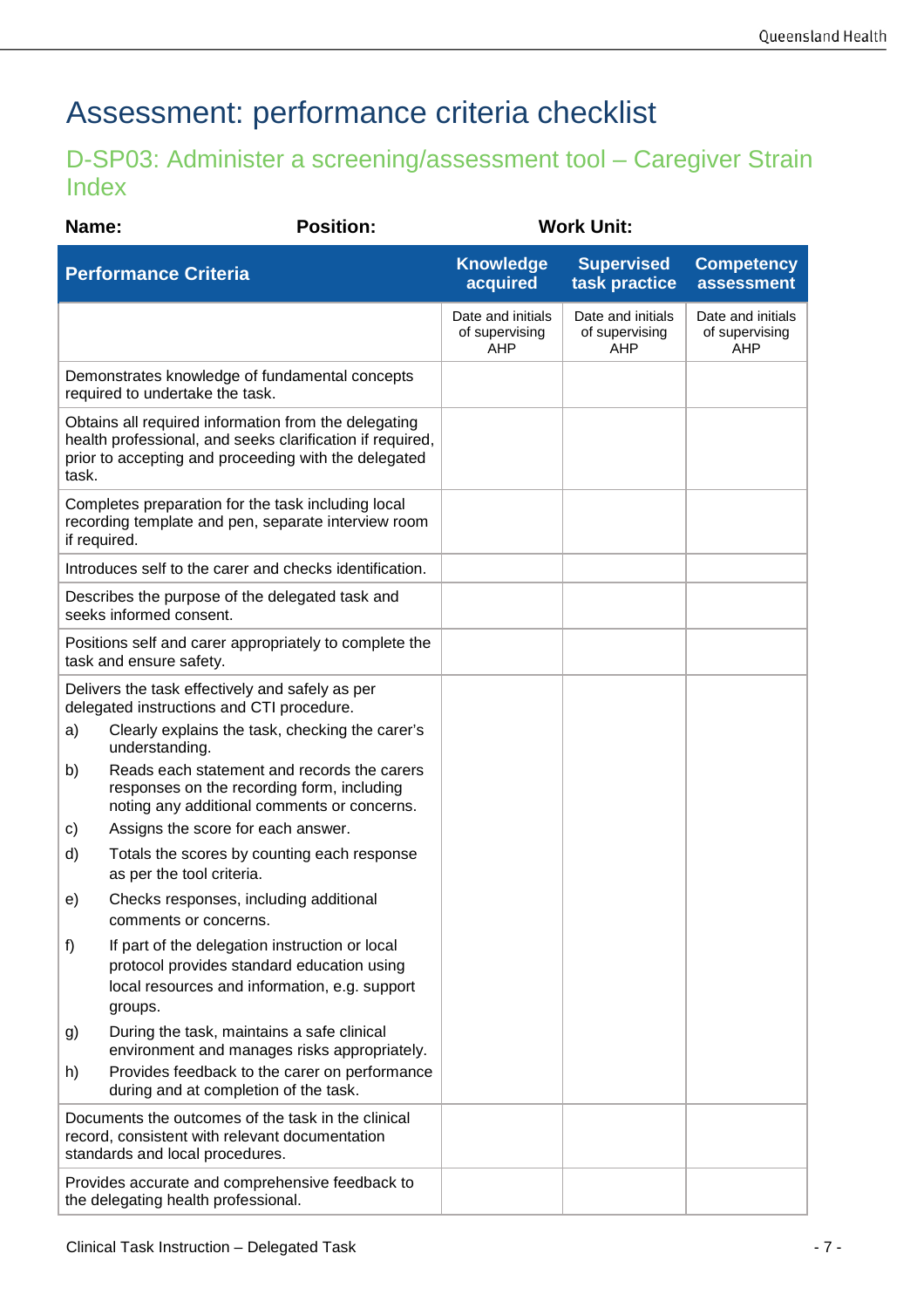| Comments on the local service model e.g. workplace instructions and protocols<br>included during the training phase: |                       |                                                     |  |  |  |
|----------------------------------------------------------------------------------------------------------------------|-----------------------|-----------------------------------------------------|--|--|--|
| □ Caregiver Strain Index (CSI)                                                                                       |                       |                                                     |  |  |  |
| □ Modified Caregiver Strain Index (MCSI)                                                                             |                       |                                                     |  |  |  |
| Workplace instructions and protocols trained in as part of the service model                                         |                       |                                                     |  |  |  |
|                                                                                                                      |                       |                                                     |  |  |  |
| <u> Alexandro de la contrada de la contrada de la contrada de la contrada de la contrada de la contrada de la co</u> |                       |                                                     |  |  |  |
| <b>Comments:</b>                                                                                                     |                       |                                                     |  |  |  |
|                                                                                                                      |                       |                                                     |  |  |  |
|                                                                                                                      |                       |                                                     |  |  |  |
|                                                                                                                      |                       |                                                     |  |  |  |
|                                                                                                                      |                       |                                                     |  |  |  |
|                                                                                                                      |                       |                                                     |  |  |  |
|                                                                                                                      |                       |                                                     |  |  |  |
|                                                                                                                      |                       |                                                     |  |  |  |
|                                                                                                                      |                       |                                                     |  |  |  |
|                                                                                                                      |                       |                                                     |  |  |  |
|                                                                                                                      |                       |                                                     |  |  |  |
|                                                                                                                      |                       |                                                     |  |  |  |
|                                                                                                                      |                       |                                                     |  |  |  |
|                                                                                                                      |                       |                                                     |  |  |  |
|                                                                                                                      |                       |                                                     |  |  |  |
|                                                                                                                      |                       |                                                     |  |  |  |
| Record of assessment competence:                                                                                     |                       |                                                     |  |  |  |
| Assessor<br>name:                                                                                                    | Assessor<br>position: | Competence<br>$\sqrt{2}$<br>$\sqrt{2}$<br>achieved: |  |  |  |
| Scheduled review:                                                                                                    |                       |                                                     |  |  |  |

| Review |  |
|--------|--|
| date:  |  |

 $\frac{1}{2}$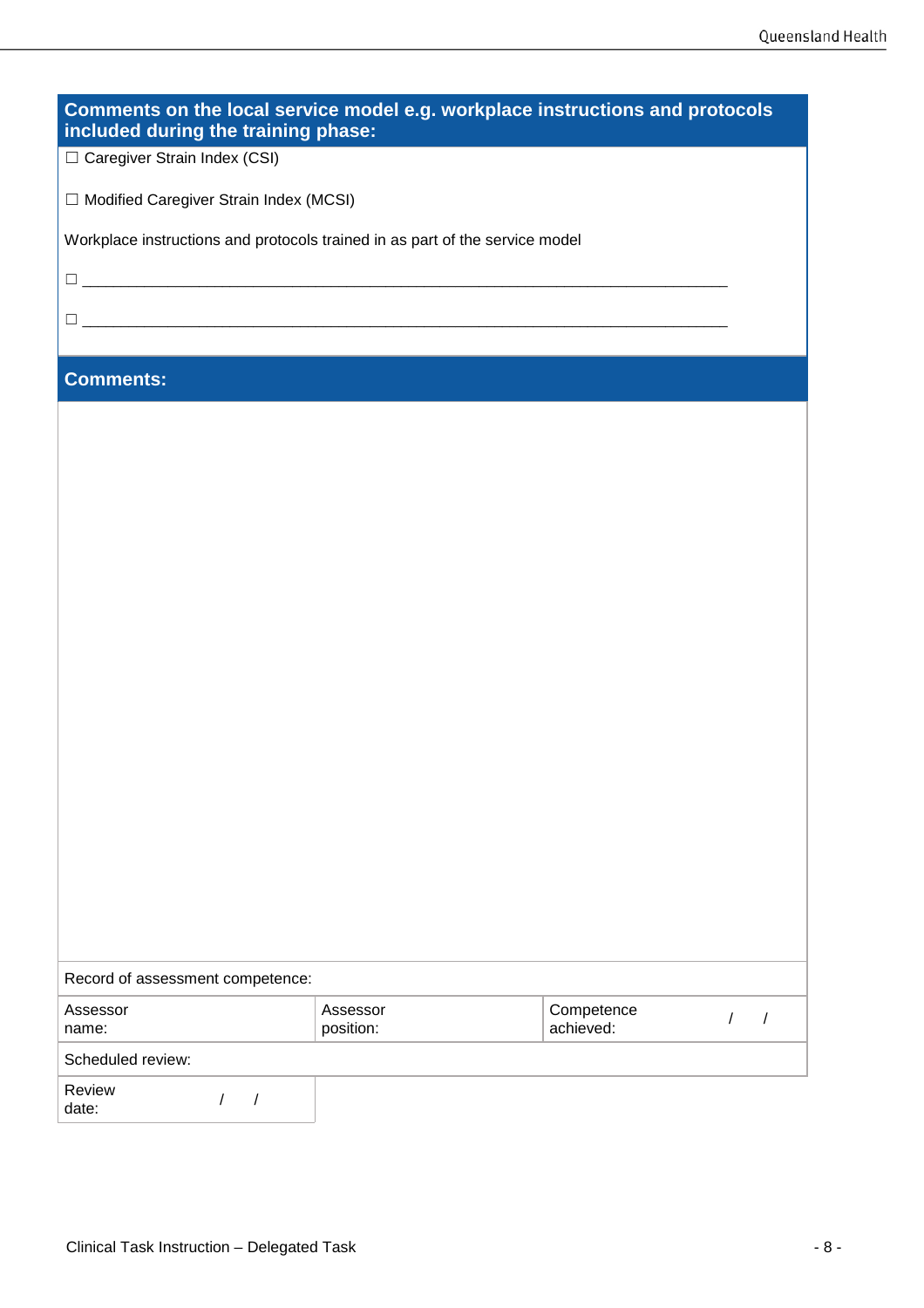# Administer a screening/assessment tool – Caregiver Strain Index: Learning resource

## **Background**

The CSI and MCSI assess 13 aspects of physical health, family finances, social interactions, time demands and employment. The CSI was developed to screen carers after hospital discharge of an elderly family member. The MCSI was shown to have slightly better internal reliability compared to the CSI in a study of long-term family carers from diverse racial/ethnic backgrounds<sup>[1](#page-8-0)</sup>. It has been translated and validated for the Turks, Chinese and Malaysian<sup>[2](#page-8-1)</sup>. The tool has not been validated for other ethnic groups, short term carers or those who are looking after younger adults/children. The ethnicity of the carer should be considered as part of the interpretation of results by the delegating health professional and should be noted.

## Required reading

- Alzheimer's association (2019). Caregiver stress. Available at: [https://alz.org/help](https://alz.org/help-support/caregiving/caregiver-health/caregiver-stress)[support/caregiving/caregiver-health/caregiver-stress](https://alz.org/help-support/caregiving/caregiver-health/caregiver-stress)
- Australian Government (2018). myagedcare. Useful contacts for carers. Available at: [https://www.myagedcare.gov.au/caring-someone/useful-contacts-carers.](https://www.myagedcare.gov.au/caring-someone/useful-contacts-carers)
- Mayo Clinic (2018). Healthy Lifestyle: Stress Management. Caregiver stress: Tips for taking care of yourself. Available at: [https://www.mayoclinic.org/healthy-lifestyle/stress-management/in](https://www.mayoclinic.org/healthy-lifestyle/stress-management/in-depth/caregiver-stress/art-20044784)[depth/caregiver-stress/art-20044784.](https://www.mayoclinic.org/healthy-lifestyle/stress-management/in-depth/caregiver-stress/art-20044784)
- Sullivan MT (2004). Caregiver Strain Index. Dermatology Nursing 16(4). Available at: [https://www.medscape.com/viewarticle/488917.](https://www.medscape.com/viewarticle/488917)
- Local education resources for carers including services

### Example recording form

- NSW elder abuse helpline & resource unit. For professionals Tool 1.12: The Modified Caregiver Strain Index (MCSI). Available at: [https://www.ageingdisabilitycommission.nsw.gov.au/\\_\\_data/assets/pdf\\_file/0007/665557/NSW-Elder-](https://www.ageingdisabilitycommission.nsw.gov.au/__data/assets/pdf_file/0007/665557/NSW-Elder-Abuse-Toolkit.pdf)[Abuse-Toolkit.pdf](https://www.ageingdisabilitycommission.nsw.gov.au/__data/assets/pdf_file/0007/665557/NSW-Elder-Abuse-Toolkit.pdf)
- Queensland Government (2017). Caregiver Strain Index (CSI). SW159 V2.00 07/2017. Available at: [https://qheps.health.qld.gov.au/\\_\\_data/assets/pdf\\_file/0042/1798089/sw159-csi.pdf.](https://qheps.health.qld.gov.au/__data/assets/pdf_file/0042/1798089/sw159-csi.pdf) (QH Employees only)

### Example carer support resources

A range of services are available to support carers. Often support services are associated with particular conditions e.g. cancer, dementia, disability mental health, hearing difficulties. Specific resources related to the client groups and carer supports in the local area should be reviewed as part of the training phase.

-

<span id="page-8-0"></span><sup>1</sup> Thornton M, Travis SS (2003). Analysis of the reliability of the Modified Caregiver Strain Index (MSCI). The Journals of Gerentology: Series B. 58 (2): S127-S132. Available at: https://academic.oup.com/psychsocgerontology/article/58/2/S127/557

<span id="page-8-1"></span><sup>&</sup>lt;sup>2</sup> Ramasamy MS, Ibrahim R, Madon Z, Arshat Z (2017). A validity study of Malay-translated version of the Modified Caregivers Strain Index Questionnaire (M-CSI-M). Journal of Business and Social Review in Emerging Economics. Available at: www.researchgate.net